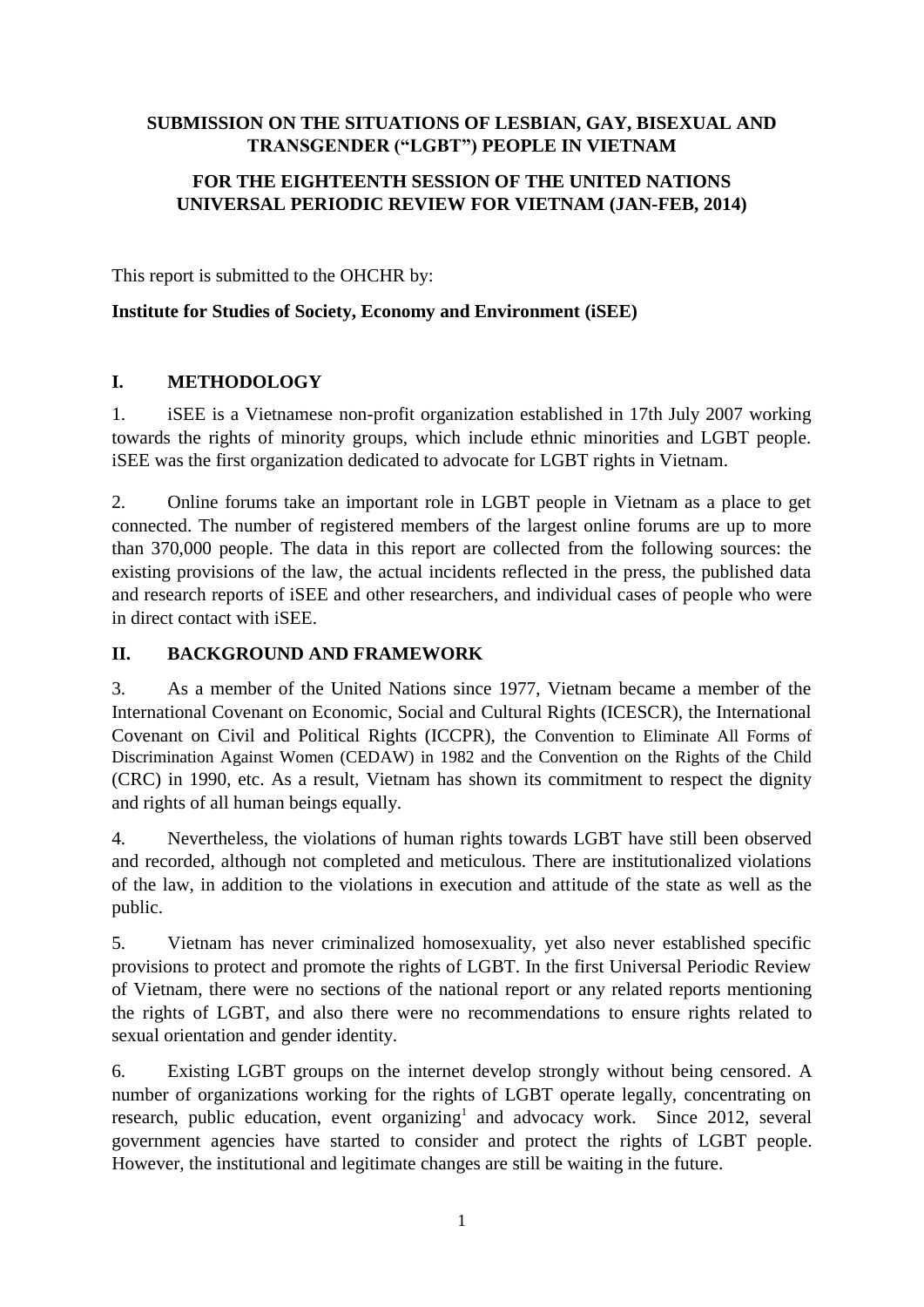### **III. GENERAL RECOMMENDATIONS**

- Enact an anti-discrimination law that will ensure equality of all people regardless sexual orientation and gender identity.
- Recognize an institution of equal marriage for all persons, regardless of their sexual orientation or gender identity.
- Recognize the right to recognition before the law and the right to one's body, regardless of their gender identity or gender expression.
- Conduct comprehensive sexuality education and public awareness to eliminate discrimination in reality, through current programs and policies on culture, education, health, health care, youth, etc.
- Sign the LGBT Rights Declaration in the General Assembly, or sponsor the 2011 LGBT Rights Resolution in the UNHRC, or both.
- Apply the Yogyakarta Principles as a guide of policy development to apply the international human rights standards in relation to sexual orientation and gender identity.

### **IV. PROMOTION AND PROTECTION OF HUMAN RIGHTS ON THE GROUND**

### **A. The right to equality and non-discrimination**

7. Everyone has the right to enjoy human rights without being discriminated against because of the sexual orientation or gender identity.<sup>2</sup> Vietnam's Constitution of 1992, amended in 2001, provides that "all citizens are equal before the law."<sup>3</sup> In reality, the cases of discrimination are very diverse and varied, from the refusal to provide services, goods<sup>4</sup>, job rejection<sup>5</sup>, discrimination at work<sup>6</sup>, job dismissal based on one's sexual orientation or gender identity<sup>7</sup>, to facing difficulties with the administrative authorities...<sup>8</sup> This requires that the law needs to become more inclusive and effective enough to protect and respect the rights of all individuals equally.<sup>9</sup>

8. In criminal law, transgender or gay men are not protected in the crime of rape<sup>10</sup> because they registered their gender as male in official documents.<sup>11</sup> There was a case of a transgender person who was raped, but the rapist was not prosecuted because the law does not recognize that the victim of rape crime could be a male person.<sup>12</sup>

9. In criminal cases, the homosexuals are considered "easy to slip into the criminal scenes,"<sup>13</sup> but there will be mitigating factors for the defendant if the victim is gay, reasoning that the victim must have led "an unrestrained lifestyle"<sup>14</sup> or is not serious-minded.<sup>15</sup> These opinions are likely to affect the fairness of judges as well as the justice of the verdict. The expression of gender identity sometimes is viewed as acts of "imitating, disturbing society, violating morality and good traditions"<sup>16</sup> and thus can be intervened and disposed.<sup>17</sup>

10. In addition to institutionalized discriminations in the law, the stigma and discrimination against LGBT people take place frequently in the view of law enforcement and the public's attitudes on the aspects of culture, society, health care, and education, etc.

11. Vietnam law contains provisions, which prohibit all acts of domestic violence.<sup>18</sup> but in reality, LGBT people in Vietnam are physically and mentally abused primarily by their own families.<sup>19</sup> Such behaviors as torture, mistreatment, beating, frequent pressure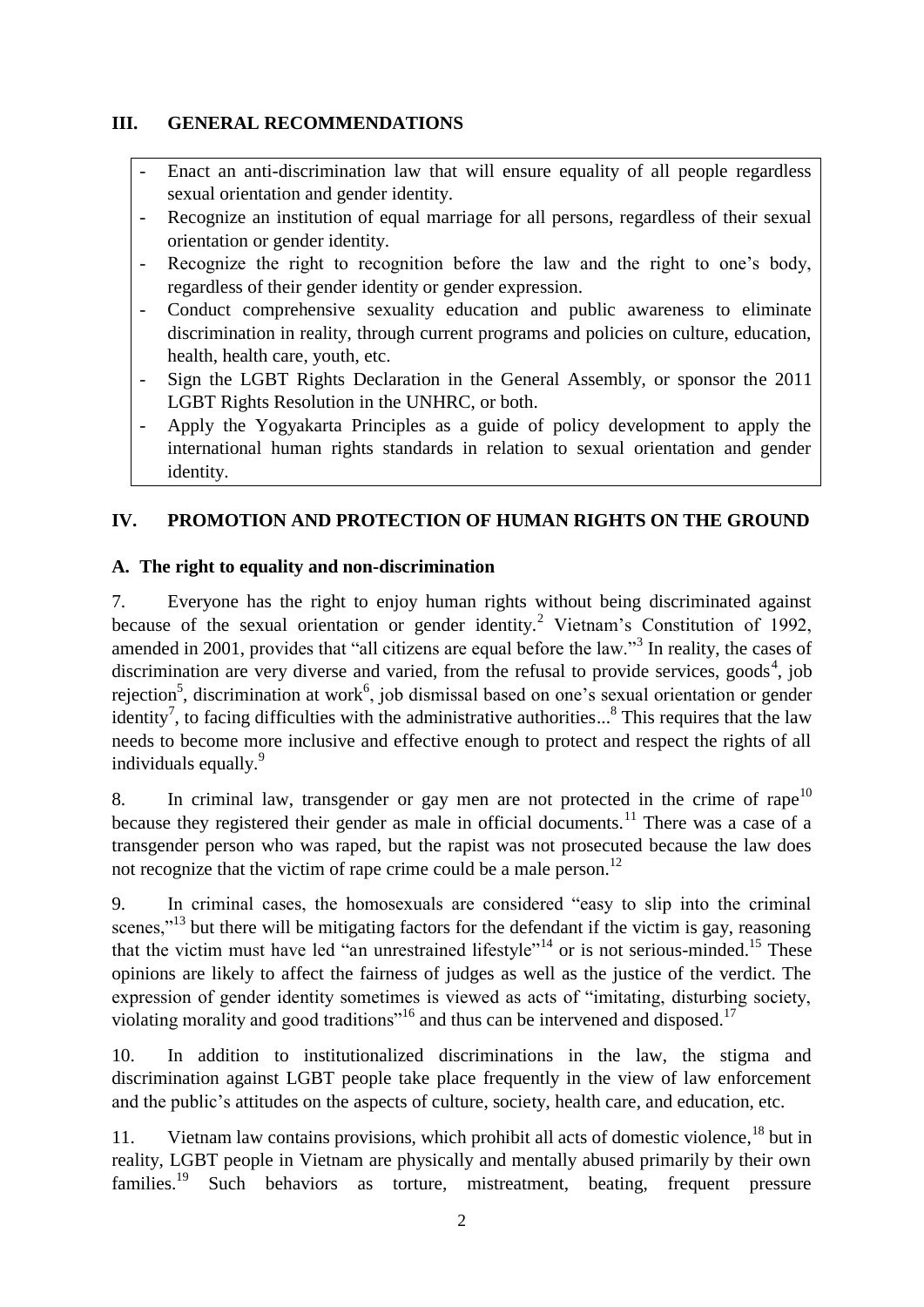psychologically or financially, supervision of personal relationships, being forced to leave home, or being forced not to leave home based on one's sexual orientation or gender identity are still considered as the family's business,  $20$  leading to serious consequences such as depression, running away from home, losing confidence, suicide.<sup>21</sup> There was one case in which the family arranged for a stranger to rape their lesbian daughter in hope that it could change her sexual orientation.<sup>22</sup>

12. Discrimination and prejudice based on sexual orientation and gender identity at medical facilities have occurred, even though these are prohibited behaviors. In many cases, the doctors scolded, scorned and even denied medical care to patients who are gay or transgender because of their sexual orientation and gender identity. In contrary to the lack of access to friendly and sensitive health services, many LGBT people are forced to take medical treatment, take medications, due to the fact that they are LGBT, leading to many serious consequences.<sup>23</sup> <sup>24</sup>

13. Many teachers have not been updated with scientific knowledge about homosexuality and sexual orientation, which leads to abusive behaviors, insulting or discriminating against certain students because of their sexual orientation or gender identity.<sup>25</sup>

### **RECOMMENDATION:**

- Promote the development of anti-discrimination laws or regulations in the Constitution, making discrimination based on one's sexual orientation and gender identity become one of the prohibited discrimination factors.
- Promote the development of anti-discrimination laws, making discrimination based on sexual orientation and gender identity elements becomes one of the prohibited discrimination aspect.
- Sign the LGBT Rights Declaration in the General Assembly, or sponsor the 2011 LGBT Rights Resolution in the UNHRC, or both.
- Apply the Yogyakarta Principles as a guide of policy development to apply the international human rights standards in relation to sexual orientation and gender identity.

#### **B. The right to recognition before the law**

14. People everywhere has the right to be recognized as a person before the law,  $^{26}$  and to have their self-defined gender identity made legitimate, to enjoy legal capacity in all aspects of life. Some lawmakers believed that the law should only redefine gender for the cases of "congenital defect of the sex." Yet they have not acknowledged the cases of deliberated transgender surgeries, because they are afraid that they would not be able to manage them all. $27$ 

15. The law only identifies "redefining gender"<sup>28</sup> for the intersex people<sup>29</sup> instead of stipulating "changing gender" for all people. Although clearly recognize the principle to "ensure that each person can live his/her life according to his/her true gender", $^{30}$  and also have medical qualifications to perform, the doctors are prohibited to execute sex reassignment surgery<sup>31</sup> as transgender people are considered "those who already had complete sex". This regulation also contains a hidden ability that a young intersex person may be taken to have sex surgery without that person's consent,  $32$  leading to the risk that the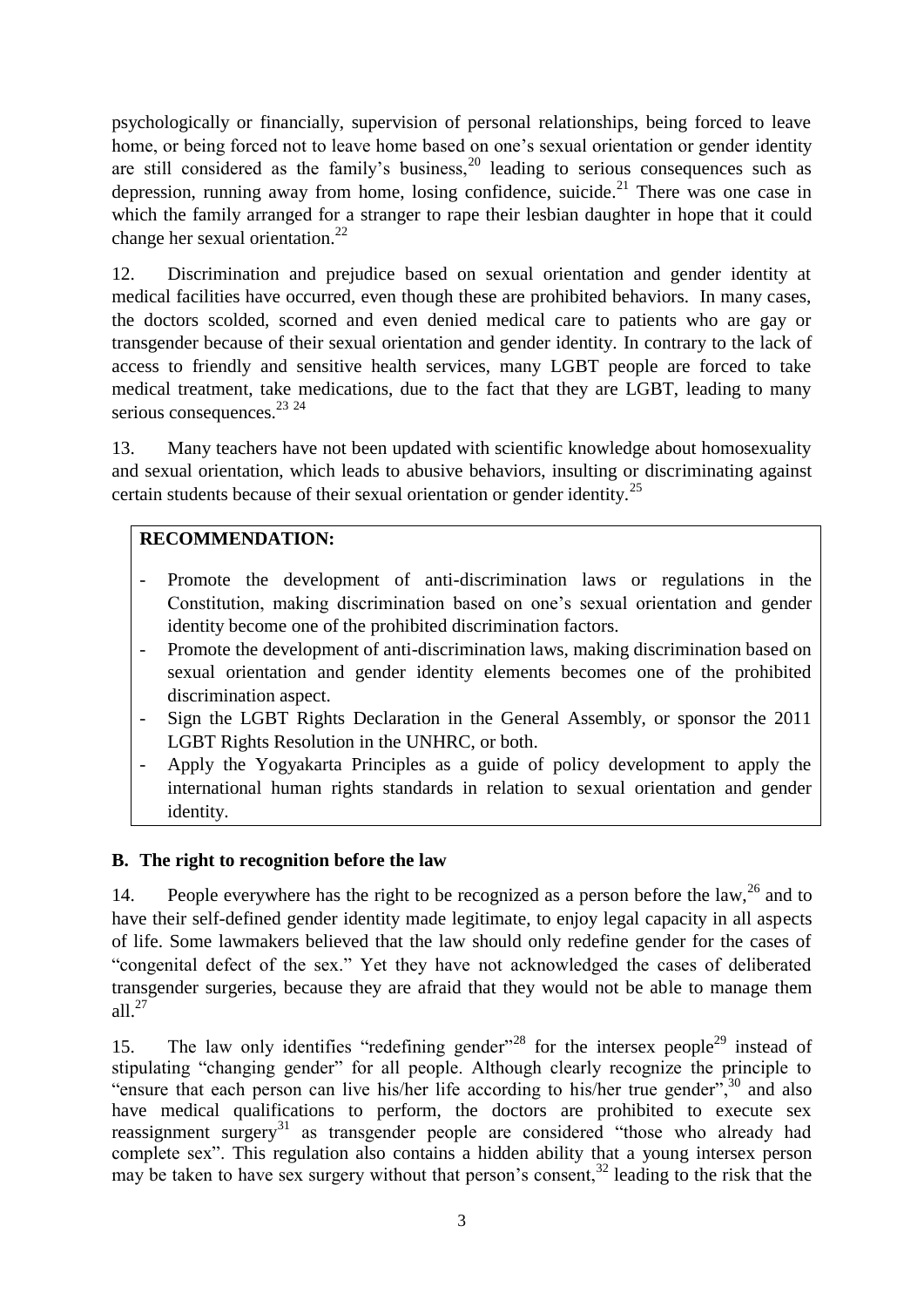gender after the operation might not be the desired sex of that person when he/she grows  $up.<sup>33</sup>$ 

16. In 2009, a teacher named Pham Le Quynh Tram became the first intersex person to be recognized by the law.<sup>34</sup> However, in the beginning of 2013, the local authority at Binh Phuoc province spoke up in order to cancel the decision to recognize the gender of Quynh Tram, as they claimed there had been a violation during the administrative process.<sup>35</sup> They also wanted to discipline the staff directly involved in the case.<sup>36</sup>

17. The law also recognizes the change in documentation only for intersex people who have been through gender surgery.<sup>37</sup> The conversion to a desired gender is considered "going" against the laws of nature, serving deviant psychological mindsets, corrupting the morality"<sup>38</sup> or "due to psychological illness."<sup>39</sup> The transgender people who have gone abroad for gender cannot get their identity papers (ID cards) because the registered gender does not match their biological gender. This therefore causes many difficulties in daily civil transactions, especially when the authorities require presenting identification.<sup>40</sup>

18. The right to change one's name is an conditional right, only available for those "whose genders have been redefined."<sup>41</sup> Transgender people, whether or not acquire surgery, always come across difficulties in their daily life because they cannot change their names to be consistent with their gender appearance and current body conditions.

#### **RECOMMENDATION:**

- Allow one to change his/her name to match with his/her desired gender.
- Clarify that the sex reassignment surgery can be done in the case of intersex statuses or according to his/her wish to change to the desired gender.
- Add a new option "Other" to the gender category for the intersex or transgender people who have not been able to determine their sex yet.
- The decision to choose a gender for an intersex person can only be determined when that person becomes an adult. Only allow gender surgery for an intersex person whose intersex status affects or threatens the life and health of that person.

#### **C. The right to marriage and found a family**

19. Everyone has the right to get married, regardless of his/her sexual orientation and gender identity.<sup>42</sup> Family can exist in many different forms. No family shall be subjected to discrimination on the basis of sexual orientation and gender identity of any member of the family, including in the cases of adoption or assisted reproduction.

20. Although not acknowledging the legitimacy of the weddings,  $43$  but in reality, many weddings of homosexual couples in provinces such as Ca Mau,<sup>44</sup>, Kien Giang,<sup>45</sup> Binh Duong<sup> $46$ </sup> have been intervened by the authorities, who ask the couple to do to get education about traditional culture, pay fine, or promise to end the relationship.<sup>47</sup>

21. The main objections are mostly based on the argument that same sex marriage is contrary to our country's habits and customs; it can erode traditional values or promote the deviant lifestyle of the young generation.<sup>48</sup>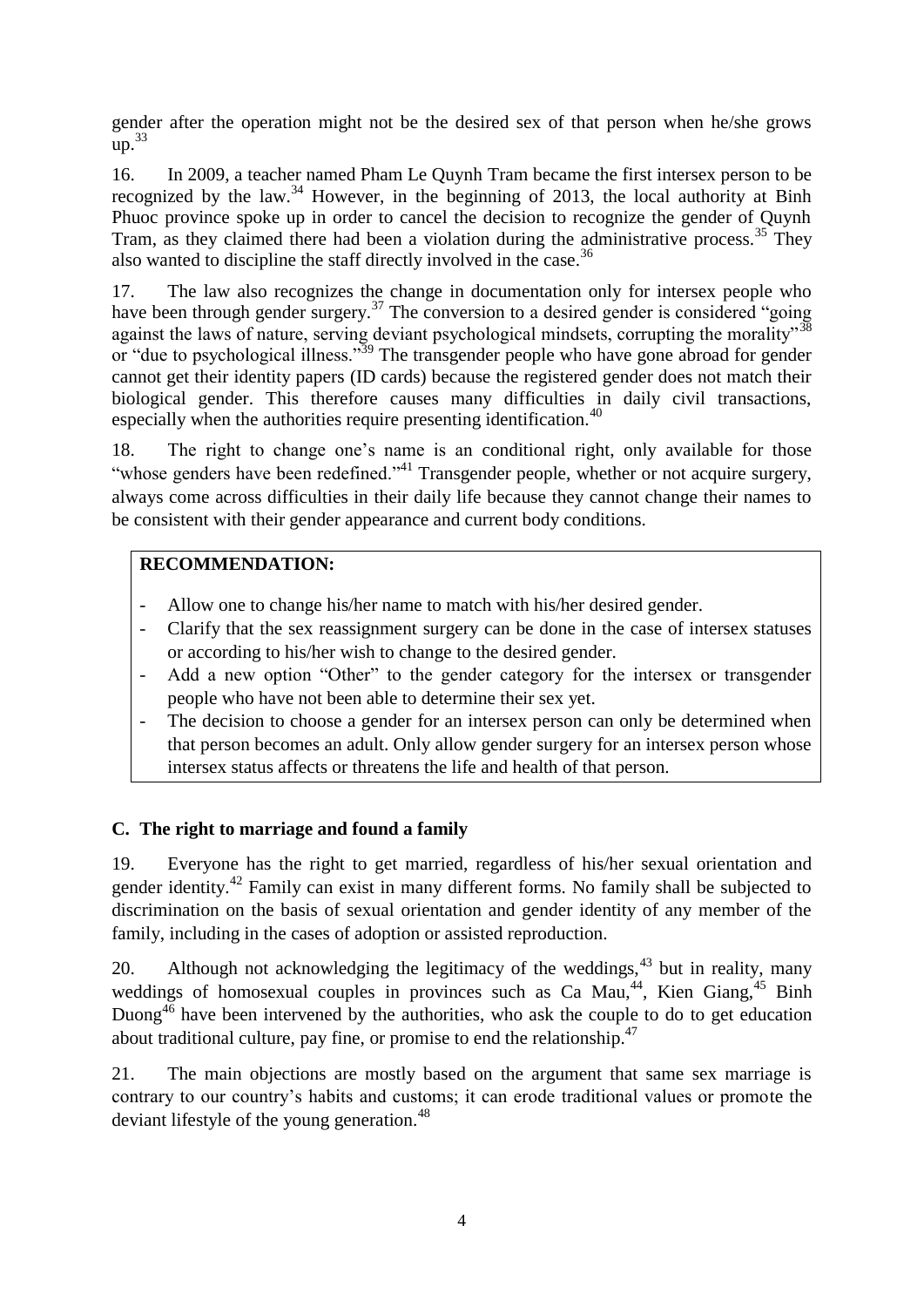22. The possibility of adoption is also limited as "adoption is only available for a single parent or a couple of husband and wife."<sup>49</sup> Gay men also cannot be supported by means of reproductive surrogacy.<sup>50</sup>

23. Vietnam also does not allow its citizens to get married to same-sex citizens of countries that have legalized same-sex marriage in the authorized agencies in Vietnam,  $51$  and does not recognize same-sex marriages conducted and registered legally in other countries.<sup>52</sup>

## **RECOMMENDATION:**

- Recognize an institution of equal marriage for all persons, regardless of their sexual orientation or gender identity. Two people of the same sex have the right to get married and fully enjoy all the rights and obligations as two people of the opposite sexes;
- Develop an institution of registered cohabitation between two people. Ensure to provide all the rights including but not limited to personal rights, right to represent each other, the right to common property, the right to inheritance, the right to joint adoption, the right to division of property…

# **V. ACHIEVEMENTS AND GOOD PRACTICES**

24. In 20 December 2012, Vietnam Ministry of Justice held the "Workshop on Comparative Experiences in Protection of LGBT Rights in the Family and Marriage Relations" which invited international and Vietnamese experts to share information and experiences from the progress of legalizing same-sex unions in several countries.

25. More than 50 members of National Assembly, government officials and members of LGBT and their parents participated in a joint workshop on the "LGBT: Legal Provisions and Opinion of the Insiders" organized by the Institute for Legislative Studies in  $10<sup>th</sup>$  May 2013.

26. Justice Minister Ha Hung Cuong took a positive stance towards same-sex marriage stating: "We must not create social prejudice against the homosexual community and individual" and "should develop a legal mechanism to protect the legitimate interests of a person, his/her property and children (if any) for people of the same gender in a relationship and living together."<sup>53</sup>

27. In the process of revision the Marriage and Family Law, there were three options proposed by the Justice Ministry: legalize marriage between same sex, or remove the ban of same-sex marriage from the law, but just recognize some rights regarding personal and property rights of the cohabitation of same sex couples, or keep the current prohibited regulations.<sup>54</sup>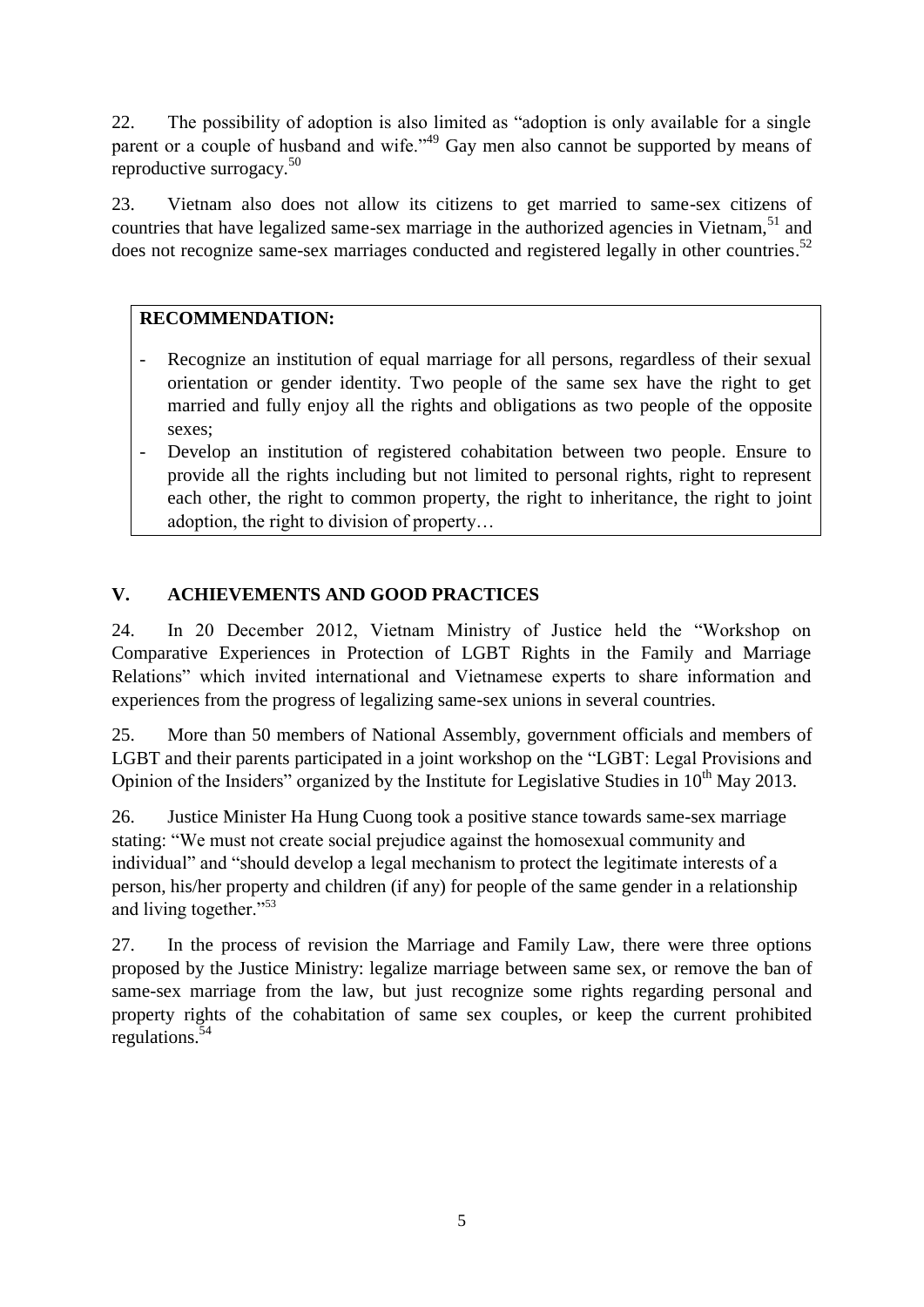#### **ENDNOTES**

1

<sup>1</sup> Many outdoor events have been organized such as "Hand in Hand," "Viet Pride" event, flash mob "Love is Love", and "Embrace Diversity" festival… attracting tens of thousands of people to participate.

<sup>2</sup>*Universal Declaration of Human Rights* (Article 2), *the International Covenant on Civil and Political Rights* (Article 2.1), *the International Covenant on Economic, Social and Cultural Rights* (Article 2.2), *Convention on the Rights of the Child* (Article 2.1), *the ASEAN Declaration on Human Rights* (Article 2)… have all listed their anti-discrimination basis's, among which sexual orientation and gender identity both can be classified as the "any other status" basis.

3 *The Constitution of 1992*, amended in 2001. Article 52.

<sup>4</sup> One case of a lesbian in direct contact with the Institute for Studies of Society, Economy and Environment shares that a life insurance company refused to sell her the insurance package for reason that in her health record, a doctor had recorded "homosexual."

5 L.Lieu - Tieu Long, *"The suffering" of homosexuals' employment,* Nguoi Dua Tin Magazine, 2012, http://www.nguoiduatin.vn/noi-thong-kho-viec-lam-cua-nguoi-dong-tinha55855.html

<sup>6</sup> Thuc Anh, *Half laughing, half crying with homosexuals' stories at work, Thebox.vn, 2012,* http://www.baomoi.com/Do-khoc-do-cuoi-chuyen-dong-tinh-noi-cong-so/139/8712120.epi

<sup>7</sup> Hoang Yen, *Restaurant sued for firing a homosexual,* Phap Luat TP.HCM newspaper, 2012, http://phapluattp.vn/20120528104119876p1063c1016/nha-hang-bi-kien-vi-sa-thai-nguoidong-tinh.htm

<sup>8</sup> A case of a lesbian in direct contact with the Institute for Studies of Society, Economy and Environment shares that the police once came by to check the rental place that she and her partner stayed at, then fined them for not registering their temporary residence. When they went to the police department for temporary registration, the police asked them to move to another area, as they would not register for such couple of homosexuals.

<sup>9</sup> Currently, Vietnam does not have anti-discrimination laws, discriminating behaviors are specified in specific articles.

<sup>10</sup>*The Penal Code*. Article 111. Even though this article does not specify that the victim of the rape crime has to be a female, but by interpreting that the "sexual intercourse" has to be between a man and a woman, and because the law does not recognize the gender identity and physical status of transgender people, so the case of rape between a man and a male-tofemale transgender is not recognized as a rape crime.

<sup>11</sup> Hoang Yen, *Raping a Transgender person, guilty or not guilty?*, Phap Luat TP.HCM, 2010, http://phapluattp.vn/20100824122757371p1063c1016/hiep-dam-nguoi-chuyen-doigioi-tinh-co-bi-toi.htm

<sup>12</sup> Phap luat TP.HCM, *The case of raping a transgender: Has to examine before judging?*, 2010, http://phapluattp.vn/20100826111728969p0c1063/vu-hiep-dam-nguoi-chuyen-doigioi-tinh-phai-giam-dinh-moi-xu-duoc.htm

<sup>13</sup> Trieu Duong, *Homosexual criminals: Increasing everyday*, Ha Noi Moi, 2012, http://www.baomoi.com/Toi-pham-dong-tinh-Ngay-cang-gia-tang/104/9032554.epi

<sup>14</sup> Phong Anh, *The murderer killing a homosexual director escaped the death penalty*, Dat Viet newspaper, 2010, http://www.baomoi.com/Hung-thu-sat-hai-giam-doc-dong-tinh-thoatan-tu-hinh/104/5945010.epi

<sup>15</sup> Canh Sat Toan Cau, *Murder, cutting body into pieces: The homosexual criminal concern,*  2013, http://www.anninhthudo.vn/Phap-luat/Giet-nguoi-chat-xac-Moi-lo-toi-pham-dongtinh/481099.antd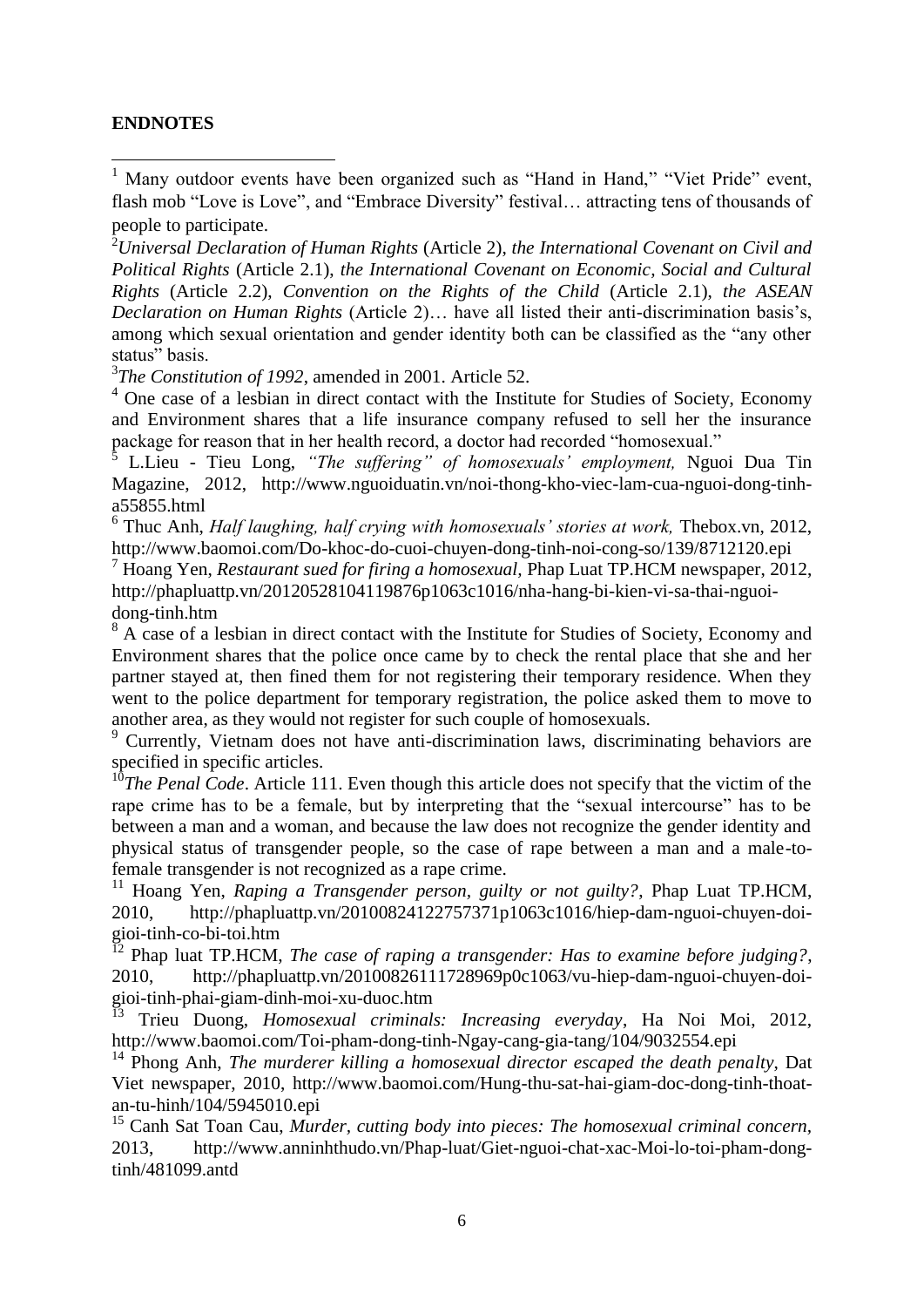1 <sup>16</sup> Director of Ho Chi Minh City Department of Justice Uong Thi Xuan Huong said during the Review Conference on the Implementation of Marriage and Family Law on 16/4/2013: "*The young generation is racing to the trend of changing genders. (…) disturbing society, vilolating the good morality and traditions of our country."* 

 $17$  Many cases of transgender people in direct contact with the Institute for the Studies of Society, Economy and Environment share that the local officials often disperse their gatherings and prohibit them from coming to certain places, they also often give a warning regarding the "curfew," specifying that the transgender people cannot be outside after midnight. Some public places also deny transgender people's entrance.

<sup>18</sup>*Law against domestic violence.* Article 2.

<sup>19</sup> Nguyen Cuc, *To keep families from abusing homosexuals*, Tin Tuc newspaper, 2011, http://www.baomoi.com/De-gia-dinh-khong-bao-hanh-nguoi-dong-tinh/139/6922896.epi

<sup>20</sup> Phuong Trang, *Homosexuals and the tragedy of family denial*, Vnexpress, 2011, http://giadinh.vnexpress.net/tin-tuc/to-am/nguoi-dong-tinh-va-bi-kich-bi-gia-dinh-choi-bo-2321906.html

 $21222233333$ <br><sup>21</sup> Study 'Discrimination and prejudice for homosexuals, bisexuals and transsexuals in Vietnam' CCIHP, 2008; Study 'Discrimination and prejudice for women who love women' ISEE, 2009; Study 'The needs of lesbians in Hanoi' CSAGA, 2009; Study 'Violence against gays and transsexual people' CCIHP, 2010.

<sup>22</sup> Duc Chuong, *Locked up, thrown into mental institution to "stop" being homosexual,* Nguoi Dua Tin, 2012, http://www.nguoiduatin.vn/xich-chan-tong-vao-trai-tam-than-cai-dong-tinha10448.html

<sup>23</sup> http://www.nguoiduatin.vn/mat-an-mat-ngu-chua-benh-dong-tinh-cho-con-a62441.html

 $24$  A case in direct contact with the Institute for the Studies of Society, Economy and Environment shares that when her family found out that she was a lesbian, they took her to Hospital 103 to cure her "disease". A doctor here even adopted the measure to use two neural electrodes as well as to use a variety of mental medications for her to take in two consecutive years.

<sup>25</sup> Ho Huong Giang, *Homosexual students, the teachers are 20 years behind*, Vietnamnet, 2012, http://vietnamnet.vn/vn/giao-duc/72607/hoc-tro-dong-tinh--thay-co-lac-hau-20 nam.html

<sup>26</sup>*The International Declaration of Human Rights,* Article 6.

<sup>27</sup> Tue Khanh, *Homosexual marriage should be defined in the Constitution?*, Vnmedia, 2013, http://www.baomoi.com/Hon-nhan-dong-tinh-can-duoc-quy-dinh-trong-Hien-

phap/139/10533561.epi

<sup>28</sup>*Civil Code*. Article 36.

 $29$  A person whose biological sexuality does not specify male or female.

<sup>30</sup>*Decree 88/2008/NĐ-CP*. Paragraph 1 of Article 3.

<sup>31</sup> *S*. Paragraph 1 of Article 4.

 $32$  If a person is under 9 years of age, the requirement for medical intervention and changes to documents are decided by the parents and guardians without that person's consent. If that person is between the age of 9 and 18, the requirement for medical intervention and changes to documents will need to have the consent of that person. Refer to *Form number 08, TP/HT-2012-TKTĐ,CCHT* in the attached appendix of *Circular number 05/2012/TT-BTP*.

<sup>33</sup> A case in direct contact with the Institute for the Studies of Society, Economy and Environment shares that as a child, this person was operated to define gender as male. However, when that he grows up, he has the sense that his gender identit is female.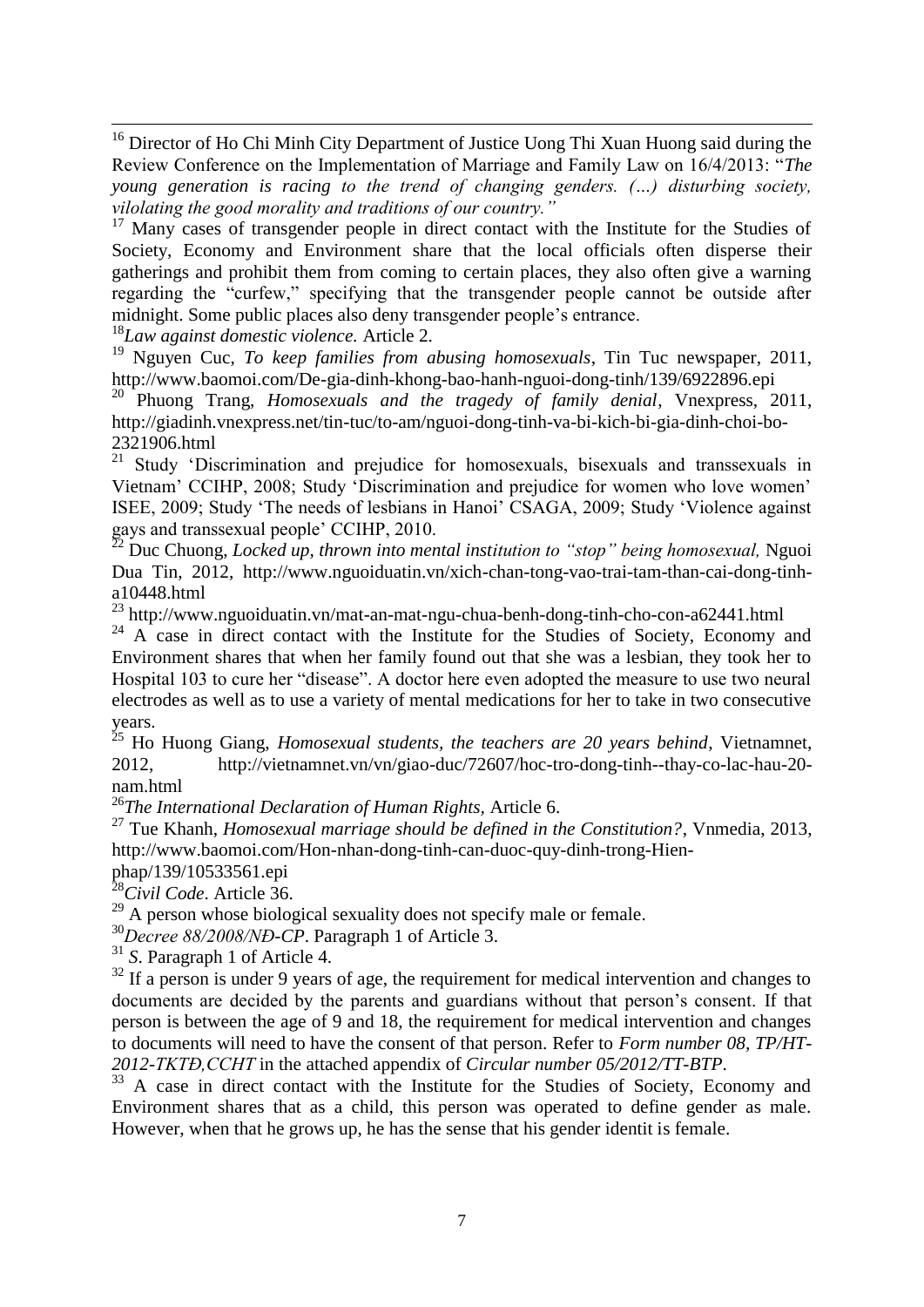<sup>36</sup> The Ministry of Justice later on ordered a temporary break in the proceeding of cancelling this decision to consult with the Prime Minister.

<sup>37</sup>*Decree 88/2008/NĐ-CP*. Paragraph 1 of Article 10 – Article 11.

<sup>38</sup> Thu Hue, *The gender defects take back their gender identity,* An Ninh Thu Do, 2013, http://www.anninhthudo.vn/Loi-song/Nguoi-khiem-khuyet-ve-gioi-tinh-duoc-tro-lai-dungdanh-phan/491218.antd

<sup>39</sup> "*Mr. Nguyen Duy Quang, Ma., Deputy Director of Legal Affairs (Ministry of Health), also a member of the drafting committee, said*: "Not everyone who needs a transgender surgery can be complied with. The decree draft has clarified, only in the cases of gender disorders such as birth defects or genetic diseases can the appointed specialist doctors decide to redefine the gender. Among those in need, there is a small group with a deviant lifestyle, they only want to change their genders to satisfy their personal interest or for some other reasons, these cases are prohibited by law. From a physical standpoint, their gender has been completed without interference. For these "patients," they only need psychological treatment."

Mai Tam, *Transsexual: Cannot comply by demand*, Dan Tri, 2007, http://dantri.com.vn/suckhoe/chuyen-doi-gioi-tinh-khong-dap-ung-theo-nhu-cau-209805.htm

<sup>40</sup>*Decree 38/2005/NĐ-CP*.

1

<sup>41</sup> *Civil Code.* Point e Paragraph 1 of Article 27.

<sup>42</sup>*The Universal Declration of Human Rights*. Article 16.

<sup>43</sup>*As above*. Paragraph 1 of Article 11.

 $^{44}$  In February 2012 at the town of Dam Doi, Ca Mau province, the two girls N, and Nh, got married. After the local authority called them up to reeducate, they broke up and moved to another area to live.

Minh Anh, *Scandalous lesbian marriage in Ca Mau,* Vietnamnet, 2012, http://vietnamnet.vn/vn/xa-hoi/60843/xon-xao-dam-cuoi-dong-tinh-nu-o-ca-mau.html

 $45$  In May 2012 at the town of Ha Tien, Kien Giang province, the two guys H. and Q. got married. After that the local authority called them up to reeducate and made them pay the fine of 500.000vnd, gave them warning to get kicked out of the province if they repeat their action.

PV (TH), *Gay wedding were forced to pay fine, the couple fled*, Vietnamnet, 2012, http://vietnamnet.vn/vn/doi-song/74113/dam-cuoi-dong-tinh-bi-phat--doi-uyen-uong-botron.html

 $^{46}$  In July 2012 at the city of Thu Dau Mot. Binh Duong province, the two girls P, and Ph, got married. The wedding venue was criticized, while the two girls ran away when they knew the government was looking for them to reeducate.

Truong Khoi, *After a gay marriage, "the love birds" disappeared*, Vietnamnet, 2012, http://vietnamnet.vn/vn/xa-hoi/82982/sau-dam-cuoi-dong-tinh---doi-uyen-uong--bienmat.html

<sup>47</sup> Explained that the local authorities misunderstand between "marriage" and "wedding", after the public's protest, the Ministry of Justice is planning to eliminate the regulation of financial penalty for same-sex marriage.

<sup>34</sup> Thi Tran, *The first transgender person to be recognized in Vietnam,* Vnexpress, 2012, http://giadinh.vnexpress.net/tin-tuc/to-am/nguoi-chuyen-gioi-dau-tien-duoc-cong-nhan-taivn-2307222.html

<sup>35</sup> Bui Liem, *Retrieving "the first decision of transgender in Vietnam,"* Tuoi Tre, 2013, http://tuoitre.vn/chinh-tri-xa-hoi/531078/thu-hoi-quyet-dinh-chuyen-gioi-dau-tien-cua-vietnam.html